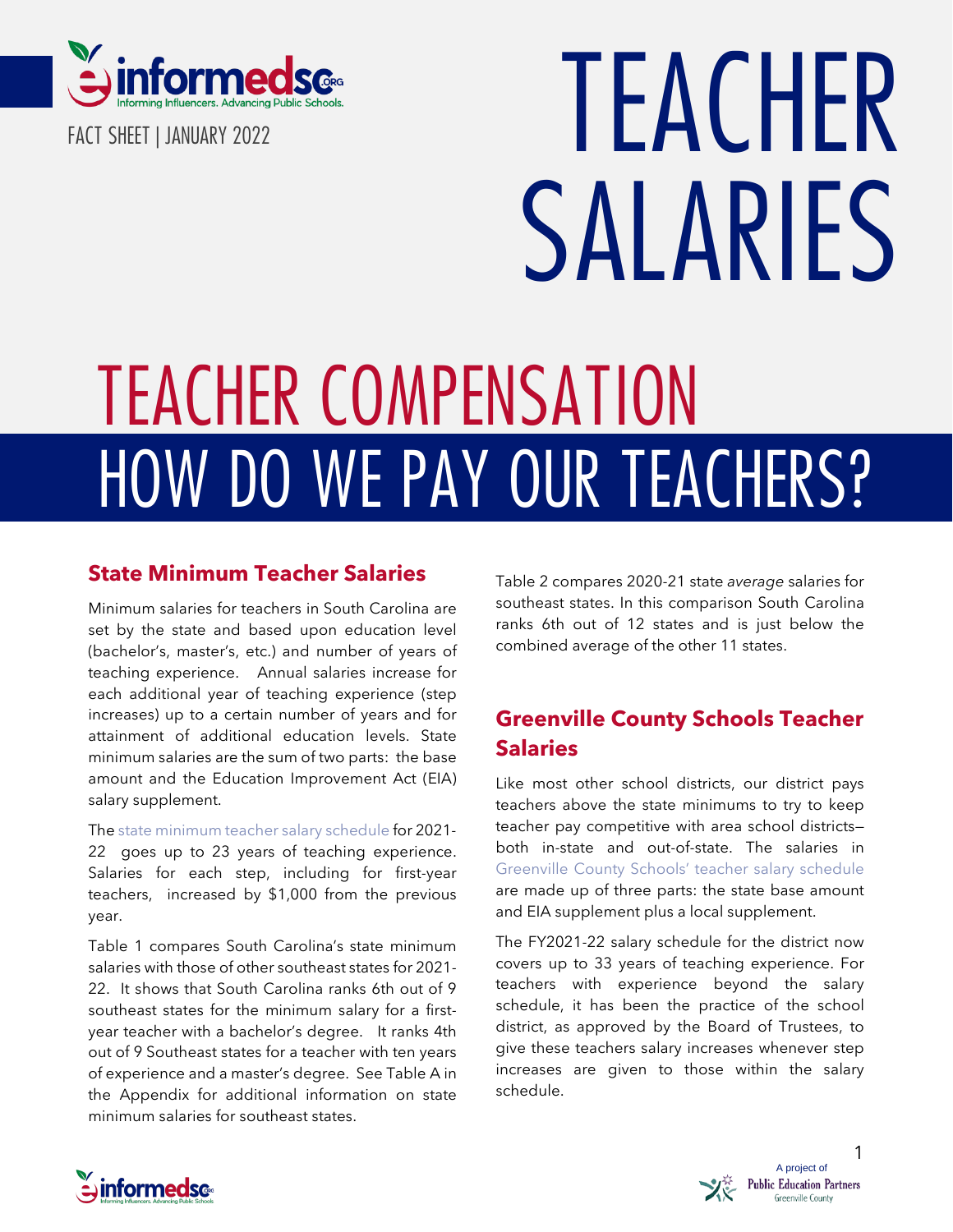#### **Table 1: State Minimum Teacher Salaries, South Carolina and other Southeast States\***

|             |                                  | <b>First</b>      |             |                               | <b>10 Years</b>   |
|-------------|----------------------------------|-------------------|-------------|-------------------------------|-------------------|
|             |                                  | <b>Year with</b>  |             |                               | <b>Experience</b> |
| <b>Rank</b> | <b>State</b>                     | <b>Bachelor's</b> | <b>Rank</b> | <b>State</b>                  | w/Master's        |
|             | Alabama <sup>1</sup>             | \$41,690          |             | Alabama <sup>1</sup>          | \$56,144          |
| 2           | Tennessee                        | \$38,000          | 2           | Georgia                       | \$52,396          |
| 3           | Georgia                          | \$37,092          | 3           | <b>North Carolina</b>         | \$48,400          |
| 4           | Mississippi                      | \$37,000          | 4           | <b>South Carolina</b>         | \$46,707          |
| 5           | West Virginia <sup>2</sup>       | \$36,815          | 5           | West Virginia <sup>2</sup>    | \$45,748          |
| 6           | <b>South Carolina</b>            | \$36,000          | 6           | <b>Tennessee</b>              | \$45,365          |
| 7           | <b>North Carolina</b>            | \$35,000          | 7           | Mississippi                   | \$44,560          |
| 8           | Arkansas                         | \$34,900          | 8           | Arkansas                      | \$44,550          |
| 9           | Kentucky                         | \$29,804          | 9           | Kentucky                      | \$40,900          |
|             | <b>Average of 8 other states</b> | \$36,288          |             | <b>Average 8 other states</b> | \$47,258          |

*First Year with Bachelor's Degree and Ten Years of Experience with Master's Degree, 2021—2022*

Notes: \*School districts can pay more than the state minimum salaries. Florida, Louisiana and Virginia do not have teacher salary schedules. <sup>1</sup>187 day annual salary; Math and science teachers work a 189-day school year and receive an increasing salary supplement for each year of teaching beginning additional pay of \$5,000 in year one and nearly \$19,000 after 20 years of experience. <sup>2</sup>Includes the state minimum salary and the equity supplement amount; not all districts receive the equity supplement. Sources: "South Carolina State Minimum Salary Schedule," South Carolina Dept. of Education. (online: [https://ed.sc.gov/finance/financial-data/historical-data/teacher-salary-schedules/\)](https://ed.sc.gov/finance/financial-data/historical-data/teacher-salary-schedules/); for other states, see Appendix.

### **Table 2: Average Teacher Salaries, Southeast States and Greenville County**

*2020—2021*

|      |                             | <b>Average</b> |
|------|-----------------------------|----------------|
| Rank | <b>State</b>                | <b>Salary</b>  |
| 1    | Georgia                     | \$60,543       |
| 2    | Virginia                    | \$60,137       |
|      | <b>Greenville Co.</b>       | \$54,595       |
| 3    | Kentucky                    | \$54,548       |
| 4    | <b>North Carolina</b>       | \$54,392       |
| 5    | Alabama                     | \$53,633       |
|      | Southeast (11 other states) | \$53,367       |
| 6    | <b>South Carolina</b>       | \$53,185       |
| 7    | <b>Tennessee</b>            | \$52,596       |
| 8    | Louisiana                   | \$51,566       |
| 9    | Arkansas                    | \$51,336       |
| 10   | Florida                     | \$51,167       |
| 11   | <b>West Virginia</b>        | \$50,261       |
| 12   | Mississippi                 | \$46,862       |

Sources: Southeastern Average Teacher Salary Survey, South Carolina Revenue and Fiscal Affairs Office (online: https://rfa.sc.gov/teacher-salary-projections); South Carolina Teacher Salary Information, Average Teacher Salary by District, CERRA (online: https://www.cerra.org/research.html).

Table 2 on this page and the two on the next provide Greenville County Schools' salary comparisons. Table 3 ranks its salaries for various levels of teaching experience and professional education among the 77 regular school districts in the state. It should be noted that in all categories except for the first-year teacher, the highest salary is in Charleston County public schools—a county with a higher cost of living than Greenville. Table 4 compares Greenville County School salaries against metropolitan school districts in the South that have a cost-of-living index at or below that of Greenville. See Table B in the Appendix for more of these comparisons.

# **National Board Certification Supplement**

In South Carolina, the annual salary supplement for National Board Certified teachers is set for the next fiscal year in every state budget. For 2021-22, those who entered the program prior to July 1, 2010 will continue to receive an annual salary supplement from the state of \$7,500. In a change from the previous three years, all those who initially applied to the program after that date will receive an annual salary supplement of \$5,000 not to exceed the



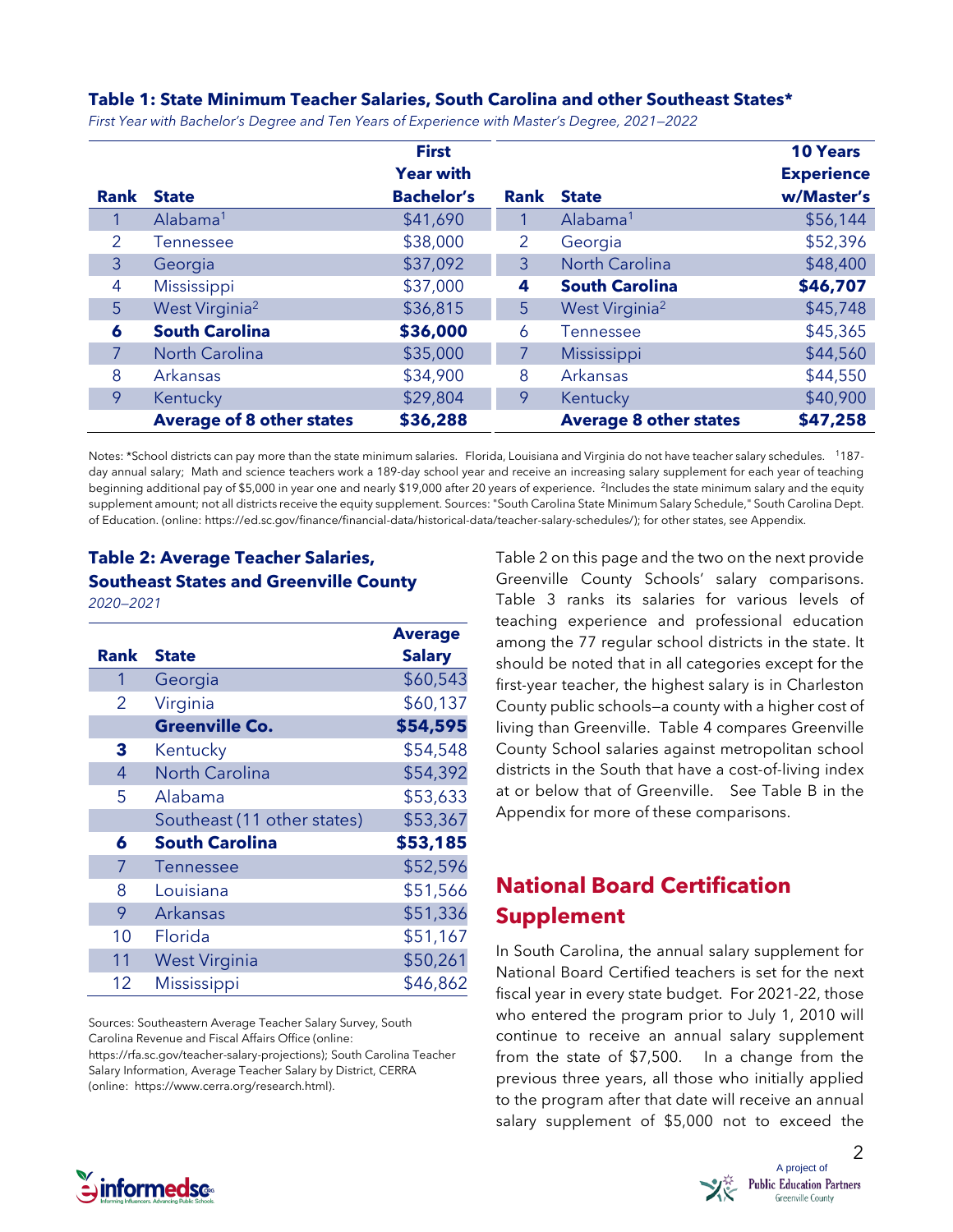length of one national board certificate cycle. *[\(South](https://ed.sc.gov/finance/financial-services/national-board-certification/national-board-payment-guidelines/) Carolina Dept. of [Education\)](https://ed.sc.gov/finance/financial-services/national-board-certification/national-board-payment-guidelines/)*.

Board Certification including six of the eight other southeast states listed in Table 1. *[\(National Board](https://www.nbpts.org/wp-content/uploads/2021/03/State-Incentives-Chart.pdf) for [Professional](https://www.nbpts.org/wp-content/uploads/2021/03/State-Incentives-Chart.pdf) Teaching Standards)*

As of March 2021, twenty-seven other states in the country provided a salary supplement for National

#### **Table 3: Greenville County Salaries versus Highest and Median School Districts in the State**

*Of 77 South Carolina School Districts\*, 2021—2022*

|                                 | <b>District</b> |               | <b>Greenville County Schools</b> |                  | <b>District</b> |
|---------------------------------|-----------------|---------------|----------------------------------|------------------|-----------------|
|                                 | <b>Highest</b>  |               | $%$ of                           | <b>State</b>     | <b>Median</b>   |
| <b>Experience</b>               | <b>Salary</b>   | <b>Salary</b> | <b>Highest</b>                   | <b>Rank</b>      | <b>Salary</b>   |
| 1st-year with Bachelor's Degree | \$42,515        | \$42,515      | 100%                             | 1 <sup>st</sup>  | \$39,099        |
|                                 |                 |               |                                  |                  |                 |
| 5 years experience              |                 |               |                                  |                  |                 |
| with Bachelor's Degree          | \$45,782        | \$42,992      | 94%                              | 7 <sup>th</sup>  | \$40,855        |
| with Master's Degree            | \$51,391        | \$49,062      | 96%                              | 5 <sup>th</sup>  | \$46,158        |
| 10 years experience             |                 |               |                                  |                  |                 |
| with Bachelor's Degree          | \$50,403        | \$46,925      | 93%                              | 12 <sup>th</sup> | \$45,288        |
| with Master's Degree            | \$56,590        | \$53,352      | 94%                              | 11 <sup>th</sup> | \$51,378        |
| 20 years experience             |                 |               |                                  |                  |                 |
| with Bachelor's Degree          | \$60,192        | \$57,498      | 96%                              | 6 <sup>th</sup>  | \$53,997        |
| with Master's Degree            | \$67,640        | \$65,094      | 96%                              | 5 <sup>th</sup>  | \$61,260        |

\*Does not include the two charter school districts in the state.

Source: "Fiscal Year 2021-22 District Minimum Teacher Salary Schedules," SC Dept. of Education. (online: [https://ed.sc.gov/finance/financial](https://ed.sc.gov/finance/financial-data/historical-data/teacher-salary-schedules/)[data/historical-data/teacher-salary-schedules/\)](https://ed.sc.gov/finance/financial-data/historical-data/teacher-salary-schedules/). Note: 1st-year teacher salary for Greenville County Schools includes 4 additional paid days as found at [https://sites.google.com/greenvilleschools.us/employees/resources/payroll/salaries-and-pay-schedules.](https://sites.google.com/greenvilleschools.us/employees/resources/payroll/salaries-and-pay-schedules)

#### **Table 4: Teacher Salaries, Greenville County Schools and Comparable Out-of-State Districts\***

*First Year with Bachelor's Degree and Ten Years of Experience with Master's Degree, 2021—2022*

|                |                                          | <b>First</b>                          |      |                               |
|----------------|------------------------------------------|---------------------------------------|------|-------------------------------|
| <b>Rank</b>    | <b>Metro School Districts</b>            | <b>Year with</b><br><b>Bachelor's</b> | Rank | <b>Metro School Districts</b> |
|                | Baton Rouge, LA <sup>1</sup>             | \$46,300                              |      | Mobile, AL                    |
|                | Mobile, AL <sup>2</sup>                  | \$45,034                              |      | Chattanooga, TN               |
| 3              | Little Rock, AR <sup>3</sup>             | \$43,000                              | 3    | Little Rock, AR               |
| 4              | <b>Greenville County, SC<sup>4</sup></b> | \$42,515                              | 4    | Greensboro, NC                |
| 5 <sup>5</sup> | Chattanooga, TN <sup>5</sup>             | \$41,876                              | 5    | Knoxville, TN                 |
| 6              | Oklahoma City, OK <sup>6</sup>           | \$41,500                              | 6    | <b>Greenville County, SC</b>  |
|                | Knoxville, TN <sup>7</sup>               | \$41,420                              |      | Baton Rouge, LA               |
| 8              | Greensboro, NC <sup>8</sup>              | \$41,100                              | 8    | Oklahoma City, OK             |

\*School districts in metropolitan areas in the South with a cost-of-living index at or below that of Greenville (source: *[AdvisorSmith](https://advisorsmith.com/data/coli/#city)*). <sup>1</sup>East Baton Rouge Parish Public Schools, 182-day annual salary; <sup>2</sup>Mobile County Public Schools, 202-day annual salary; <sup>3</sup>Little Rock School District, 190-day annual salary; <sup>4</sup>Greenville County Schools, 190-day annual salary (1<sup>st</sup>-year salary includes four additional paid days); <sup>5</sup>Hamilton County Dept. of Education, 201-day annual salary; <sup>6</sup>Oklahoma City Public Schools, 181-day annual salary; <sup>7</sup>Knox County Schools, 200-day annual salary; 8Guilford County Schools, 10-month salary. Sources: "Greenville County Schools Teacher Salary Schedule," (online: [https://sites.google.com/greenvilleschools.us/employees/resources/payroll/salaries-and-pay-schedules\)](https://sites.google.com/greenvilleschools.us/employees/resources/payroll/salaries-and-pay-schedules); for all others see "Sources" in Appendix.



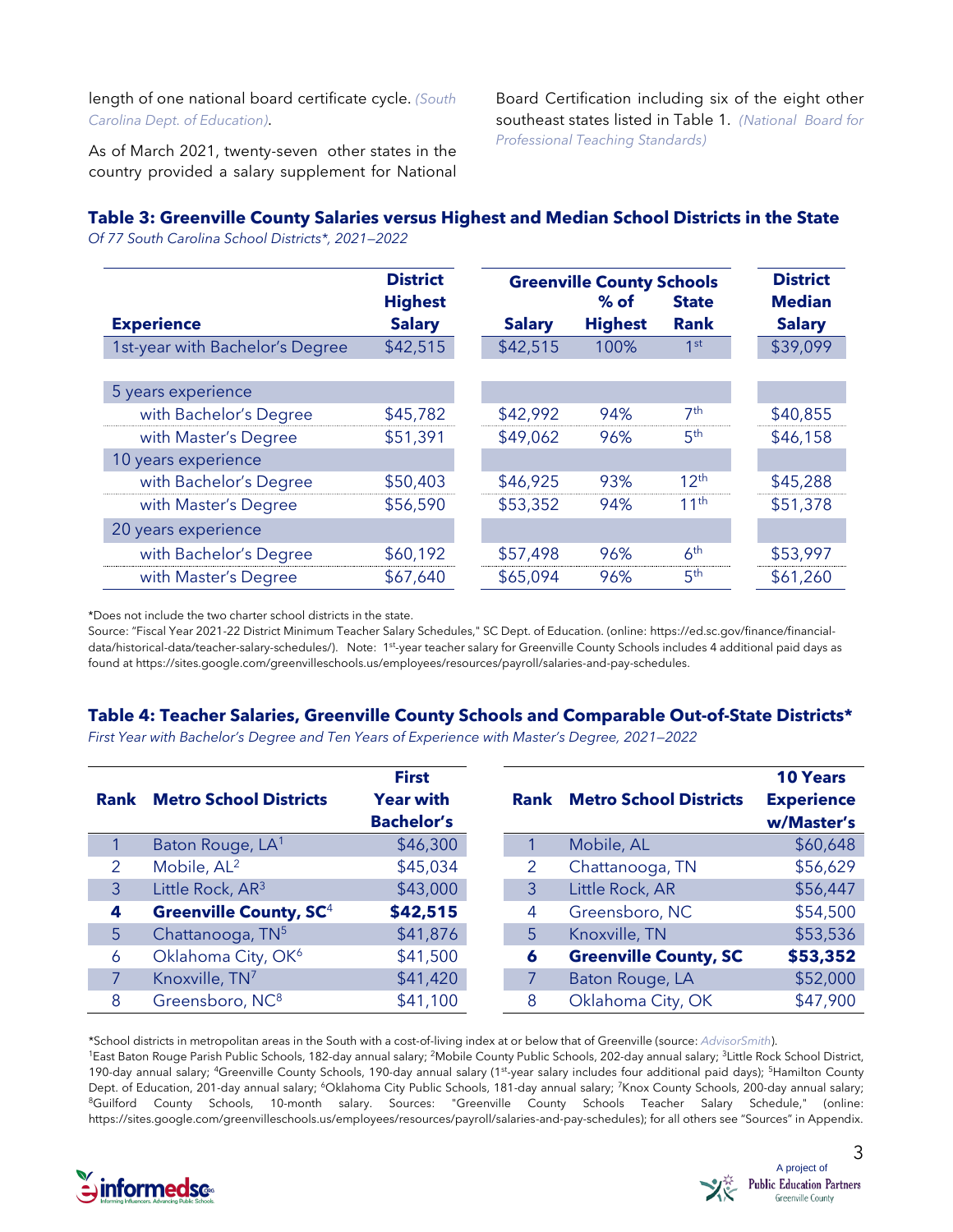# **Loan Forgiveness Programs and other Financial Incentives**

Salary supplements provided by some school districts in the state include signing bonuses and stipends for teacher mentors.

For teachers with a South Carolina Teachers Loan, Career Changers Loan or PACE Program Loan, the state provides loan forgiveness for teaching in a critical subject or critical geographic area. A loan is forgiven at the rate of 20% or \$3,000, whichever is greater, for each full year of teaching in a South Carolina public school in either a critical subject or critical geographic area. For those teaching in both, their loan is forgiven at the rate of 33 1/3% or \$5,000, whichever is greater, for each year of full-time teaching. *(South [Carolina](https://www.scstudentloan.org/students/loanprograms/scteachersloanprograms.aspx) Student Loan, SC Teacher Loan Programs & [Forgiveness\)](https://www.scstudentloan.org/students/loanprograms/scteachersloanprograms.aspx)*

Additionally, the Rural Teacher [Recruitment](https://www.cerra.org/rural-recruitment-initiative.html) [Incentive](https://www.cerra.org/rural-recruitment-initiative.html) program is offered to school districts with an average teacher turnover rate above 11% for the last five years and which are not among the fifteen wealthiest schools districts in the state. Funded by the state and administered by the Center for Educator Recruitment, Retention & Advancement, this program provides various financial incentives for teaching in an eligible school district. This includes specific student loan forgiveness opportunities beyond what is available in the SC Teachers Loan Program as well as salary supplements for teacher mentors. Other types of incentives are possible. *(2021-22 South Carolina state [appropriations](https://www.scstatehouse.gov/sess124_2021-2022/appropriations2021/tap1b.htm#s1a) bill, proviso [1A.51\)](https://www.scstatehouse.gov/sess124_2021-2022/appropriations2021/tap1b.htm#s1a)*

Thirty-four of thirty-five eligible school districts participated in the Rural Teacher Recruitment Incentive program in 2019-20. Twenty-nine of these reported fewer teachers leaving and/or fewer vacant teaching positions compared to the previous year. In 2020-21 forty-three districts were eligible for the

program. *("Rural Teacher [Recruitment](https://www.cerra.org/research.html) and Retention [Incentives,](https://www.cerra.org/research.html) Legislative Report, July 2021," Center for Educator Recruitment, Retention & [Advancement](https://www.cerra.org/research.html) (CERRA))*

# **Teacher Salaries for Those Receiving Retirement Benefits**

Due to the impact of the Covid-19 pandemic, South Carolina has temporarily changed state law on the maximum, annual amount retired teachers can earn upon returning to the classroom.

Under a legislative joint resolution signed into law in April 2021, retired teachers in South Carolina who return to teaching may now earn up to \$50,000 annually and maintain their full retirement benefits. This is a significant increase from the existing state cap of \$10,000.

Again, this change is temporary. Under the 2021 law, the higher level of earnings is limited to thirtysix consecutive months of employment.

In all cases under state law, there is no earnings limit while retaining full retirement benefits for retirees teaching a critical need subject and/or at a critical need school as set by the State Board of Education. *(Act 102 enacted by the South Carolina General [Assembly](https://www.scstatehouse.gov/sess124_2021-2022/bills/704.htm) in [2021](https://www.scstatehouse.gov/sess124_2021-2022/bills/704.htm); South Carolina Code of Laws, Sections [9-1-1790](https://www.scstatehouse.gov/code/title9.php) and [9-1-1795\)](https://www.scstatehouse.gov/code/title9.php)*

# **Teacher Take-Home Pay**

The Southern Regional Education Board (SREB) "Teacher Compensation Dashboard" provides "typical teacher take-home pay" (net salaries) for southern states in 2019 and 2020.

Using 2020 data for the 12 southeast states in Table 2, South Carolina's typical take-home pay for firstyear teachers ranks 10<sup>th</sup> and is \$1,800 *below* the average of the eleven other states. For those in their  $15<sup>th</sup>$  year of teaching, the state ranks  $5<sup>th</sup>$  and is \$750 *above* the average.

SREB's take-home pay calculations are based on what a "typical" first- and fifteenth-year teacher brings home in their paycheck after deducting their required retirement contribution, their health insurance premium costs, and taxes. *(SREB [Teacher](https://www.sreb.org/interactive/teacher-compensation-dashboard) [Compensation](https://www.sreb.org/interactive/teacher-compensation-dashboard) Dashboard)*

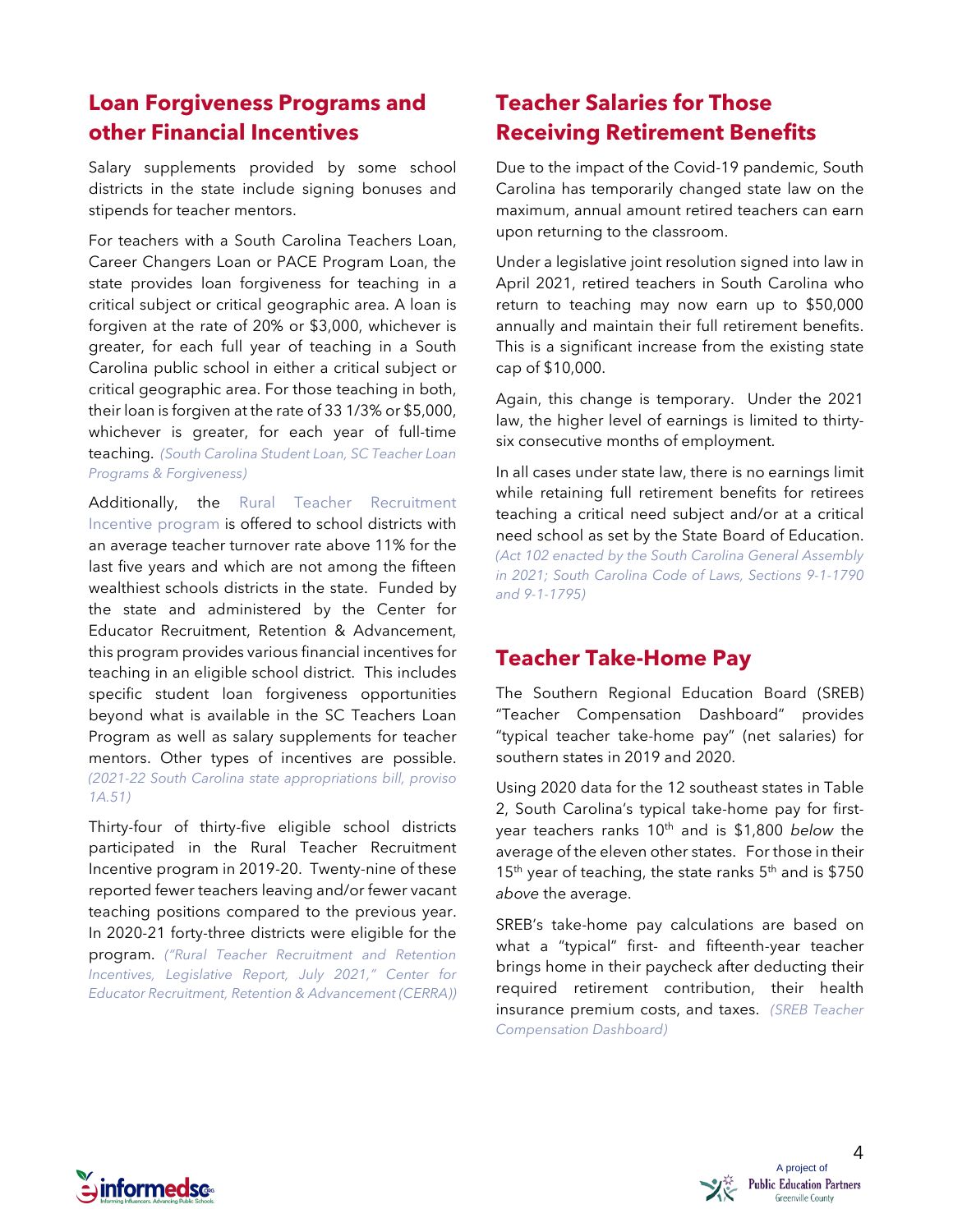#### **APPENDIX**

#### **Table A: 2021-22 State Minimum Teacher Salaries, South Carolina and Southeast States**

|   |                            | 1 <sup>st</sup> -year with |
|---|----------------------------|----------------------------|
|   | <b>Rank State</b>          | <b>Bachelor's degree</b>   |
| 1 | Alabama <sup>1</sup>       | \$41,690                   |
| 2 | <b>Tennessee</b>           | \$38,000                   |
| 3 | Georgia                    | \$37,092                   |
| 4 | Mississippi                | \$37,000                   |
| 5 | West Virginia <sup>2</sup> | \$36,815                   |
| 6 | <b>South Carolina</b>      | \$36,000                   |
| 7 | <b>North Carolina</b>      | \$35,000                   |
| 8 | Arkansas                   | \$34,900                   |
| 9 | Kentucky                   | \$29,804                   |
|   | Avg. 8 other states        | \$36,288                   |

|   |                            | <b>3 years experience</b> |
|---|----------------------------|---------------------------|
|   | <b>Rank State</b>          | w/Bach. degree            |
| 1 | Alabama <sup>1</sup>       | \$45,855                  |
| 2 | Tennessee                  | \$38,645                  |
| 3 | West Virginia <sup>2</sup> | \$38,578                  |
| 4 | Georgia                    | \$38,115                  |
| 5 | Mississippi                | \$37,385                  |
| 6 | North Carolina             | \$37,000                  |
| 7 | <b>South Carolina</b>      | \$36,462                  |
| 8 | Arkansas                   | \$36,250                  |
| 9 | Kentucky                   | \$29,804                  |
|   | Avg. 8 other states        | \$37,704                  |

|   |                            | <b>5 years experience</b> |
|---|----------------------------|---------------------------|
|   | <b>Rank State</b>          | w/ Master's degree        |
| 1 | Alabama <sup>1</sup>       | \$52,733                  |
| 2 | Georgia                    | \$45,841                  |
| 3 | North Carolina             | \$42,900                  |
| 4 | West Virginia <sup>2</sup> | \$42,809                  |
| 5 | <b>Arkansas</b>            | \$42,050                  |
| 6 | <b>South Carolina</b>      | \$41,962                  |
| 7 | Tennessee                  | \$41,605                  |
| 8 | Mississippi                | \$41,260                  |
| 9 | Kentucky                   | \$36,558                  |
|   | Avg. 8 other states        | \$43,220                  |

|   |                            | <b>20 years experience</b> |
|---|----------------------------|----------------------------|
|   | <b>Rank State</b>          | w/ Master's degree         |
|   | Georgia                    | \$60,263                   |
| 2 | Alabama1                   | \$59,580                   |
| 3 | North Carolina             | \$55,000                   |
| 4 | <b>South Carolina</b>      | \$54,935                   |
| 5 | West Virginia <sup>2</sup> | \$52,223                   |
| 6 | Mississippi                | \$51,160                   |
| 7 | Tennessee                  | \$49,380                   |
| 8 | Arkansas                   | \$47,050                   |
| 9 | Kentucky                   | \$42,828                   |
|   | Avg. 8 other states        | \$52,186                   |

|   |                            | <b>10 years experience</b> |
|---|----------------------------|----------------------------|
|   | <b>Rank State</b>          | w/ Master's degree         |
| 1 | Alabama <sup>1</sup>       | \$56,144                   |
| 2 | Georgia                    | \$52,396                   |
| 3 | North Carolina             | \$48,400                   |
| 4 | <b>South Carolina</b>      | \$46,707                   |
| 5 | West Virginia <sup>2</sup> | \$45,748                   |
| 6 | Tennessee                  | \$45,365                   |
| 7 | Mississippi                | \$44,560                   |
| 8 | Arkansas                   | \$44,550                   |
| 9 | Kentucky                   | \$40,900                   |
|   | Avg. 8 other states        | \$47,258                   |

187-day annual salary; Math and science teachers work a 189-day school year and receive an increasing salary supplement for each year of teaching beginning additional pay of \$5,000 in year one and nearly \$19,000 after 20 years of experience. <sup>2</sup>State total salary: Basic plus State Supplement and includes \$600 salary supplement for teachers with at least 20 years of teaching experience. Sources: "South Carolina State Minimum Salary Schedule," South Carolina Dept. of Education. (online: [https://ed.sc.gov/finance/financial-data/historical-data/teacher-salary-schedules/\)](https://ed.sc.gov/finance/financial-data/historical-data/teacher-salary-schedules/); for other states, see "Sources" in Appendix. NOTE: Seven states (Alabama, Arkansas, Kentucky, Mississippi, North Carolina, South Carolina and West Virginia) provide higher salaries for those with National Board Certification. *See NBPTS state table for more [information.](https://www.nbpts.org/wp-content/uploads/2021/03/State-Incentives-Chart.pdf)*

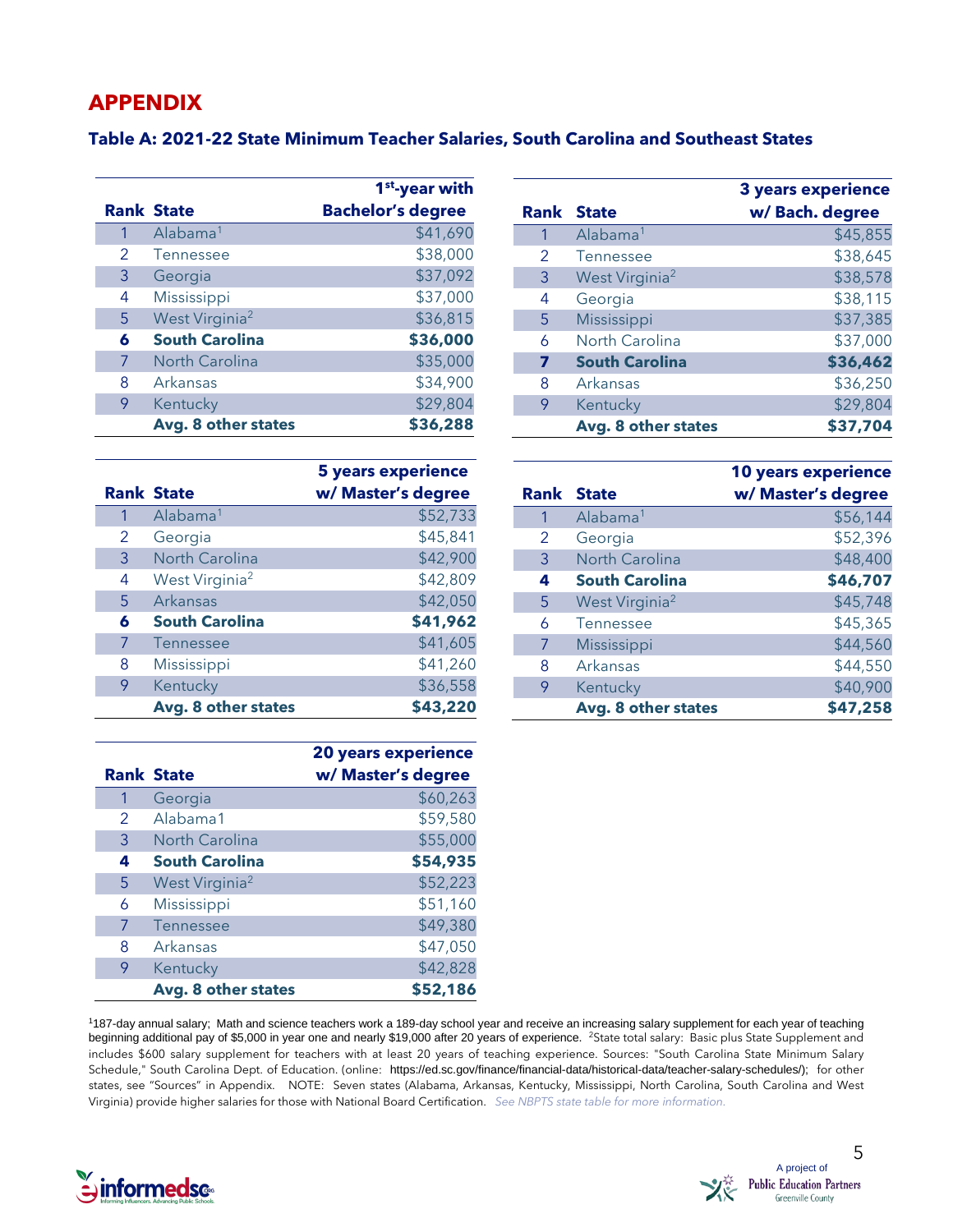#### **Table B: 2021-22 Teacher Salaries, Greenville County Schools and Comparable Out-of-State Districts\***

|               |                                      | 1 <sup>st</sup> -year with |
|---------------|--------------------------------------|----------------------------|
|               | <b>Rank Metro School Dist.</b>       | <b>Bachelor's degree</b>   |
|               | Baton Rouge, LA <sup>1</sup>         | \$46,300                   |
| $\mathcal{P}$ | Mobile, AL <sup>2</sup>              | \$45,034                   |
| 3             | Little Rock, AR3                     | \$43,000                   |
| 4             | <b>Greenville Co. SC<sup>4</sup></b> | \$42,515                   |
| 5             | Chattanooga, TN <sup>5</sup>         | \$41,876                   |
| 6             | Oklahoma City, OK <sup>6</sup>       | \$41,500                   |
|               | Knoxville, TN <sup>7</sup>           | \$41,420                   |
| 8             | Greensboro, NC <sup>8</sup>          | \$41,100                   |

|                |                                | <b>3 years experience</b> |
|----------------|--------------------------------|---------------------------|
|                | <b>Rank Metro School Dist.</b> | w/Bach. degree            |
| 1 <sub>1</sub> | Baton Rouge, LA                | \$46,975                  |
| 2.             | Little Rock, AR                | \$45,632                  |
| 3.             | Mobile, AL                     | \$45,034                  |
| 4.             | Knoxville, TN                  | \$44,183                  |
| 5.             | Chattanooga, TN                | \$43,131                  |
| 6.             | Greensboro, NC                 | \$43,100                  |
| 7.             | <b>Greenville Co., SC</b>      | \$42,664                  |
| 8.             | Oklahoma City, OK              | \$42,400                  |

|    | <b>Rank Metro School Dist.</b> | <b>5 years experience</b><br>w/ Master's degree |    | <b>Rank Metro School Dist</b> | <b>10 years experience</b><br>w/ Master's degree |
|----|--------------------------------|-------------------------------------------------|----|-------------------------------|--------------------------------------------------|
|    | Mobile, AL                     | \$56,963                                        |    | Mobile, AL                    | \$60,648                                         |
|    | Little Rock, AR                | \$51,126                                        |    | Chattanooga, TN               | \$56,629                                         |
| 3. | Chattanooga, TN                | \$50,770                                        | 3. | Little Rock, AR               | \$56,447                                         |
| 4. | Baton Rouge, LA                | \$49,750                                        | 4. | Greensboro, NC                | \$54,500                                         |
| 5. | <b>Greenville Co., SC</b>      | \$49,062                                        | 5. | Knoxville, TN                 | \$53,536                                         |
| 6. | Greensboro, NC                 | \$49,000                                        | 6. | <b>Greenville Co., SC</b>     | \$53,352                                         |
|    | Knoxville, TN                  | \$48,438                                        |    | Baton Rouge, LA               | \$52,000                                         |
| 8. | Oklahoma City, OK              | \$44,400                                        | 8. | Oklahoma City, OK             | \$47,900                                         |

|    |                                | <b>20 years experience</b> |
|----|--------------------------------|----------------------------|
|    | <b>Rank Metro School Dist.</b> | w/ Master's degree         |
| 1. | Little Rock, AR                | \$66,840                   |
| 2. | <b>Greenville Co., SC</b>      | \$65,094                   |
| 3. | Chattanooga, TN                | \$64,833                   |
| 4. | Knoxville, TN                  | \$64,576                   |
| 5. | Mobile, AL                     | \$64,359                   |
| 6. | Greensboro, NC                 | \$61,100                   |
| 7. | Oklahoma City, OK              | \$60,200                   |
| 8. | Baton Rouge, LA                | \$56,500                   |

|  | *School districts in metropolitan areas in the South with a cost-of-living index at or below that of Greenville (source: AdvisorSmith). |  |
|--|-----------------------------------------------------------------------------------------------------------------------------------------|--|
|  |                                                                                                                                         |  |

<sup>1</sup>East Baton Rouge Parish Public Schools, 182-day annual salary; <sup>2</sup>Mobile County Public Schools, 202-day annual salary; <sup>3</sup>Little Rock School District, 190-day annual salary; <sup>4</sup>Greenville County Schools, 190-day annual salary (1<sup>st</sup>-year salary includes four additional paid days); <sup>5</sup>Hamilton County Dept. of Education, 201-day annual salary; <sup>6</sup>Oklahoma City Public Schools, 181-day annual salary; <sup>7</sup>Knox County Schools, 200-day annual salary; <sup>8</sup>Guilford County Schools, 10-month salary. Sources: "Greenville County Schools Teacher Salary Schedule," (online: [https://sites.google.com/greenvilleschools.us/employees/resources/payroll/salaries-and-pay-schedules\)](https://sites.google.com/greenvilleschools.us/employees/resources/payroll/salaries-and-pay-schedules); for all others see "Sources" in Appendix.